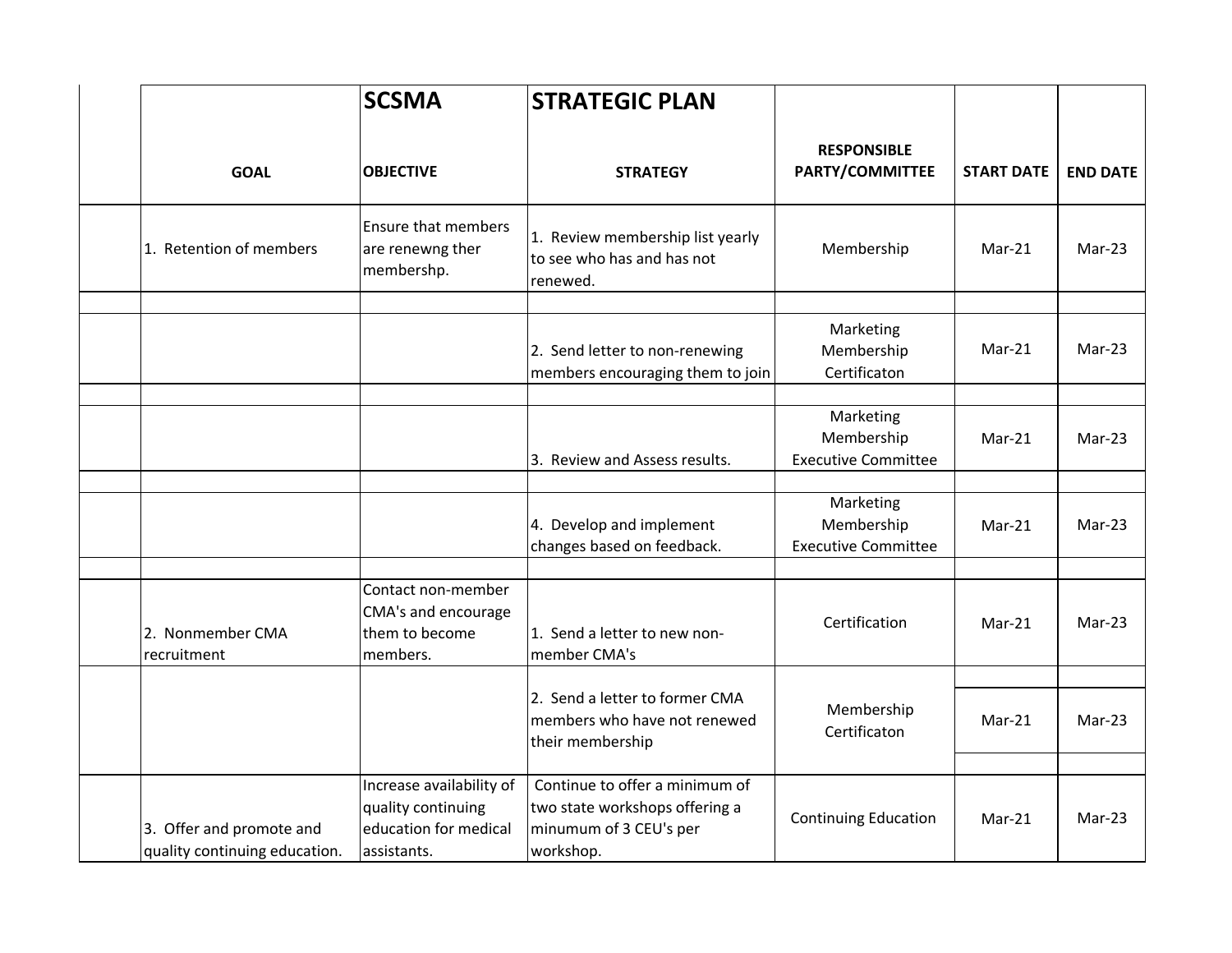| 4. Increase and promote<br><b>SCSMA</b> membership | Ensure the future of<br>the SCSMA                                    | 1. Increase student membership<br>by contacting CAAHEP and ABHES<br>approved program directors<br>requesting permission to meet<br>with students for the purpose of<br>promoting AAMA/SCSMA. | Marketing<br>Membership<br><b>Executive Committee</b><br><b>Educators Peer Group</b>                                                          | $Mar-21$ | $Mar-23$ |
|----------------------------------------------------|----------------------------------------------------------------------|----------------------------------------------------------------------------------------------------------------------------------------------------------------------------------------------|-----------------------------------------------------------------------------------------------------------------------------------------------|----------|----------|
|                                                    |                                                                      | 2. Market medical assisting<br>through the student bowl of<br>knowledge                                                                                                                      | Marketing<br>Membership<br><b>Executive Committee</b><br><b>Educators Peer Group</b>                                                          | $Mar-21$ | $Mar-23$ |
|                                                    |                                                                      | 3. Continue student scholarship<br>awards as funds permit.                                                                                                                                   | Scholarship                                                                                                                                   | $Mar-21$ | $Mar-23$ |
|                                                    |                                                                      | 4. Invite to and recognize new and<br>recertified CMA (AAMA)'s at<br>conference awards program.                                                                                              | Certification<br><b>Executive Committee</b>                                                                                                   | $Mar-21$ | $Mar-23$ |
|                                                    |                                                                      | 5. Challenge chapters for 2 new<br>members per year.                                                                                                                                         | Marketing<br>Membership<br>Certificaton                                                                                                       | $Mar-21$ | ongoing  |
|                                                    |                                                                      |                                                                                                                                                                                              |                                                                                                                                               |          |          |
|                                                    | Mentor Students to<br>ensure the future of<br>society and profession | Encourage chapters to establish<br>regular communication with<br>students of local CAAHEP and<br><b>ABHES accredited medical assisting</b><br>programs.                                      | Marketing<br>Membership<br><b>Executive Committee</b><br>Continuing education<br><b>Educators Peer Group</b><br><b>Local Chapter officers</b> | $Mar-21$ | $Mar-23$ |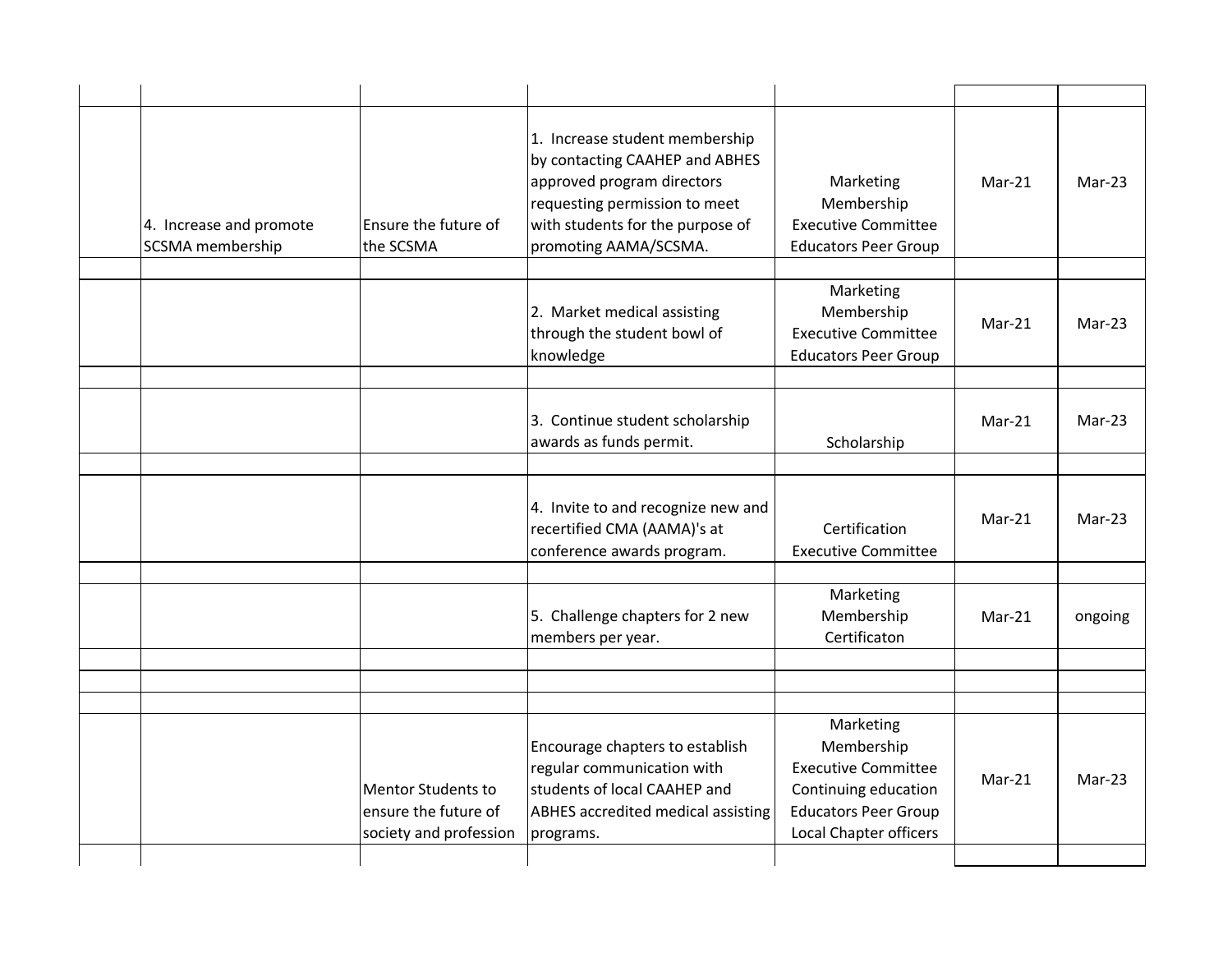| 5. Establish and support new<br>chapters in area with Members fellowship with other<br>at Large (MAL) | Increase availablity to<br>membership of CEU<br>opportunities and<br>members | 1. Obtain and review current state<br>roster to determine areas of high<br>concentration of MAL.                                          | Marketing<br>Membership<br><b>Executive Committee</b><br><b>Continuing Education</b><br><b>Educators Peer Group</b> | $Mar-21$ | $Mar-23$ |
|-------------------------------------------------------------------------------------------------------|------------------------------------------------------------------------------|-------------------------------------------------------------------------------------------------------------------------------------------|---------------------------------------------------------------------------------------------------------------------|----------|----------|
|                                                                                                       |                                                                              | 2. Obtain new chapter guide from<br>AAMA.                                                                                                 | Membership                                                                                                          | Mar-21   | $Mar-23$ |
|                                                                                                       |                                                                              | 3. Reach out to MAL by mail or<br>electonic means to assess interest<br>in forming a chapter                                              | Membership<br><b>Executive Committee</b><br>Website                                                                 | $Mar-21$ | $Mar-23$ |
|                                                                                                       |                                                                              | 4. Determine which area to target<br>based on results of assessment.<br>Target this area by inviting MAL to<br>an organizational meeting. | Marketing<br>Membership<br><b>Executive Committee</b><br><b>Continuing Education</b><br><b>Educators Peer Group</b> | $Mar-21$ | $Mar-23$ |
|                                                                                                       |                                                                              | 5. Conduct organizational meeting<br>and hold election of new chapter<br>officers                                                         | Marketing<br>Membership<br><b>Executive Committee</b><br><b>Continuing Education</b>                                | $Mar-21$ | Mar-23   |
|                                                                                                       | Maintain new chapter                                                         | 1. Establish new chapter by-laws<br>and policy handbook                                                                                   | <b>Executive Committee</b><br>Membership<br><b>Bylaws</b><br>Policy Handbook                                        | $Mar-21$ | $Mar-23$ |
|                                                                                                       |                                                                              | 2. Encourage and mentor new<br>chapter by attending meetings of<br>new chapter and assisting them as<br>needed.                           | Marketing<br>Membership<br><b>Executive Committee</b><br><b>Continuing Education</b>                                | $Mar-21$ | $Mar-23$ |
|                                                                                                       |                                                                              |                                                                                                                                           |                                                                                                                     |          |          |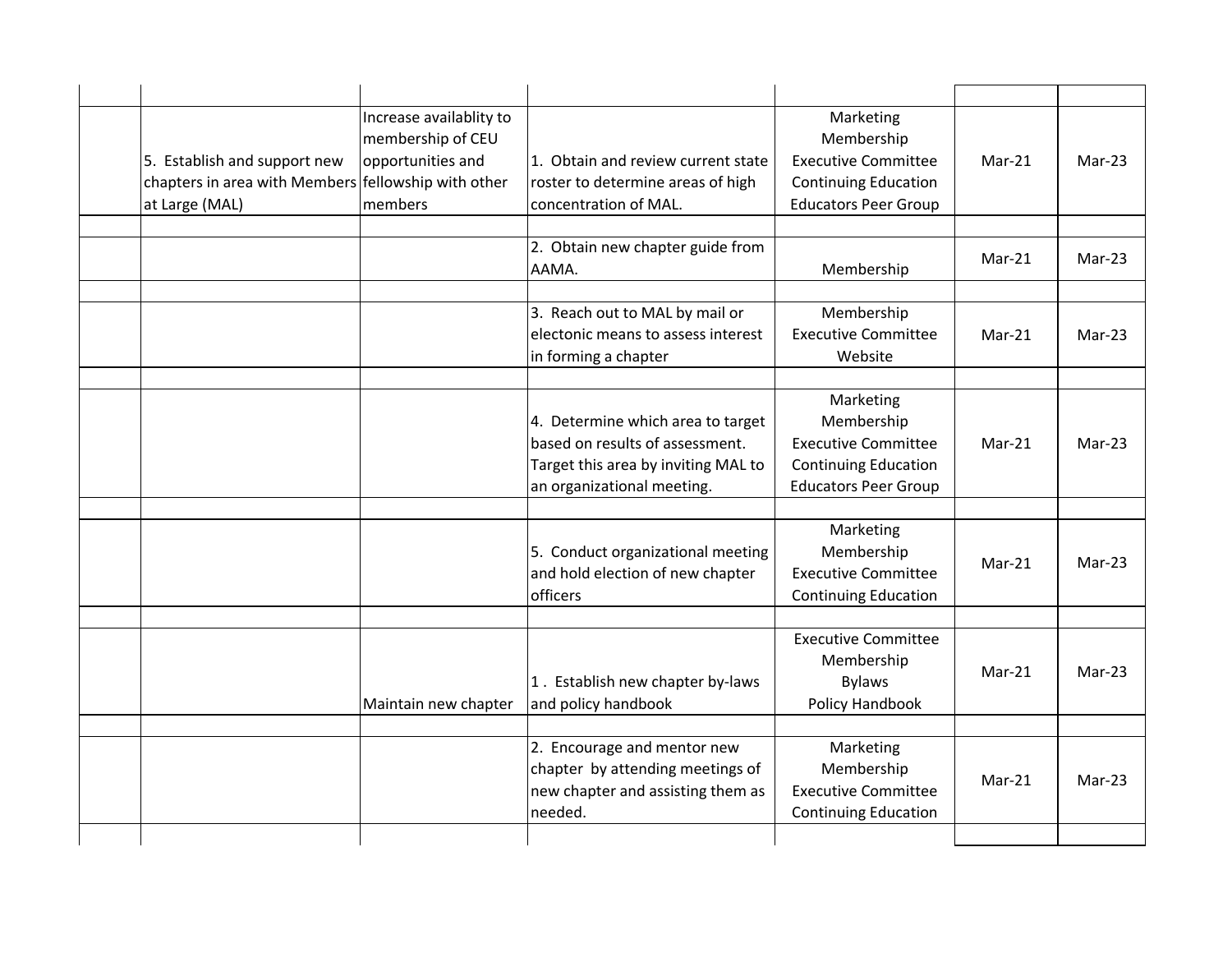| 6. Strengthen Leadership of<br><b>SCSMA</b>             | Obtain qualified<br>candidates for state<br>leadership positions.       | 1. Publish leadership training tools<br>on the website.                                           | <b>Executive Committee</b><br>Website                                        | Mar-21   | $Mar-23$ |
|---------------------------------------------------------|-------------------------------------------------------------------------|---------------------------------------------------------------------------------------------------|------------------------------------------------------------------------------|----------|----------|
|                                                         |                                                                         | 2. Establish planning and<br>orientation session for Executive<br>Committee and Committee Chairs. | <b>Executive Committee</b><br>Committee Chairs                               | $Mar-21$ | $Mar-23$ |
| 7. Increase communication<br>with members               | Raise member<br>awareness about<br><b>SCSMA and AAMA</b><br>activities. | 1. Establish President's message<br>on website as well as amessage<br>board for members.          | President<br>Website<br><b>Executive Committee</b>                           | Mar-21   | Mar-23   |
|                                                         |                                                                         | 2. Update website at least<br>annually                                                            | President<br>Website<br><b>Executive Committee</b><br>All Chapter Presidents | $Mar-21$ | ongoing  |
|                                                         | Monior and enhance<br>interaction with<br>members                       | 3. Utilize SCSMA Facebook Page to<br>push out information to users                                | <b>Executive Committee</b><br>Website Chair                                  | $Mar-21$ | Ongoing  |
| 8. Protect the Medical<br>Assistant's Right to Practice | Ensure the right to<br>practice for all medical<br>assistants in SC     | 1. Educate the members regarding<br>the importance of monitoring<br>health care issues.           | <b>Public Policy</b><br><b>Local Chapters</b><br><b>Executive Committee</b>  | Mar-21   | Ongoing  |
|                                                         |                                                                         | 2. Monitor changes to the Medical<br>Practice Act.                                                | <b>Public Policy</b><br><b>Executive Committee</b>                           | $Mar-21$ | Ongoing  |
|                                                         |                                                                         | 3. Maintain communication with<br>AAMA with respect to right-to-<br>practice challenges           | <b>Public Policy</b><br><b>Executive Committee</b>                           | Mar-21   | Ongoing  |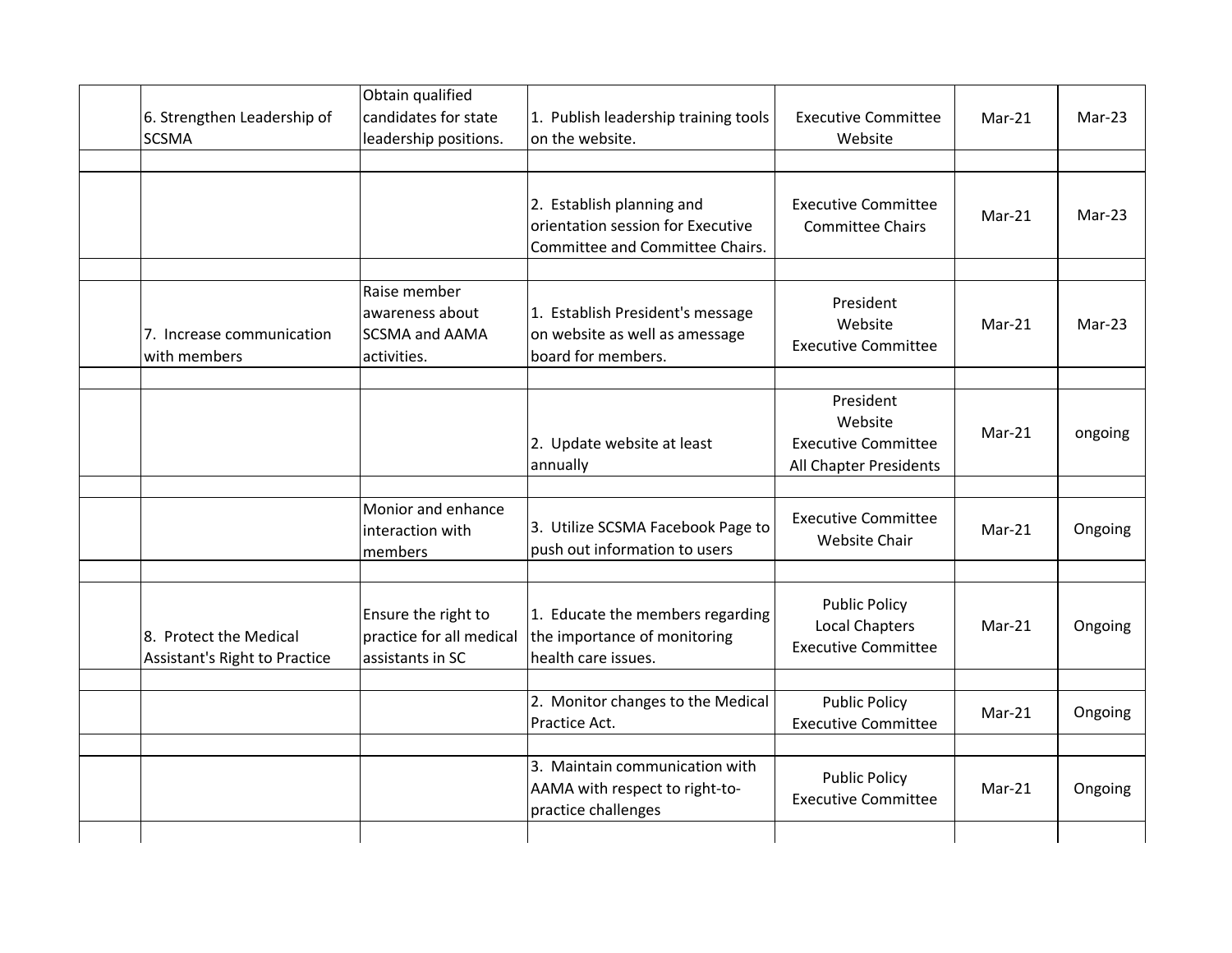|                                |                                                                            | 4. Publish articles or links to<br>articles on website relating to state<br>and national issues on the right-to-<br>practice.                  | <b>Public Policy</b><br><b>Executive Committee</b><br>Website | $Mar-21$ | ongoing  |
|--------------------------------|----------------------------------------------------------------------------|------------------------------------------------------------------------------------------------------------------------------------------------|---------------------------------------------------------------|----------|----------|
|                                |                                                                            |                                                                                                                                                |                                                               |          |          |
| 9. Assist Chapters with        |                                                                            | 1. Provide materials to local                                                                                                                  | Marketing                                                     |          |          |
| development of marketing       | Market the profession                                                      | chapters to encourage them to                                                                                                                  | Membership                                                    | $Mar-21$ | ongoing  |
| plans.                         | in local communities                                                       | develop marketing plans.                                                                                                                       | <b>Executive Committee</b>                                    |          |          |
|                                |                                                                            |                                                                                                                                                |                                                               |          |          |
|                                |                                                                            | 2. Participate in local medical                                                                                                                | Marketing                                                     |          |          |
|                                |                                                                            | society meetings to promote CMA                                                                                                                | Membership                                                    | $Mar-21$ | ongoing  |
|                                |                                                                            | (AAMA) and SCSMA.                                                                                                                              | <b>Executive Committee</b>                                    |          |          |
|                                |                                                                            |                                                                                                                                                |                                                               |          |          |
| 10. Monitor the Strategic Plan | Obtain timely input on<br>plan success;<br>implement changes as<br>needed. | 1. Assign responsibilities for the<br>Strategic Plan.                                                                                          | <b>Board of Directors</b>                                     | $Mar-21$ | $Mar-21$ |
|                                |                                                                            |                                                                                                                                                |                                                               |          |          |
|                                |                                                                            | 2. Evaluate and incorporate<br>outcomes of the Strategic Plan at<br>each Board of Directors meeting<br>and implement changes as<br>identified. | <b>Board of Directors</b>                                     | $Mar-21$ | Ongoing  |
|                                |                                                                            |                                                                                                                                                |                                                               |          |          |
|                                |                                                                            | 3. Appoint next Strategic Plan<br>Committee.                                                                                                   | <b>Board of Directors</b><br>President                        | $Mar-21$ | Mar-23   |